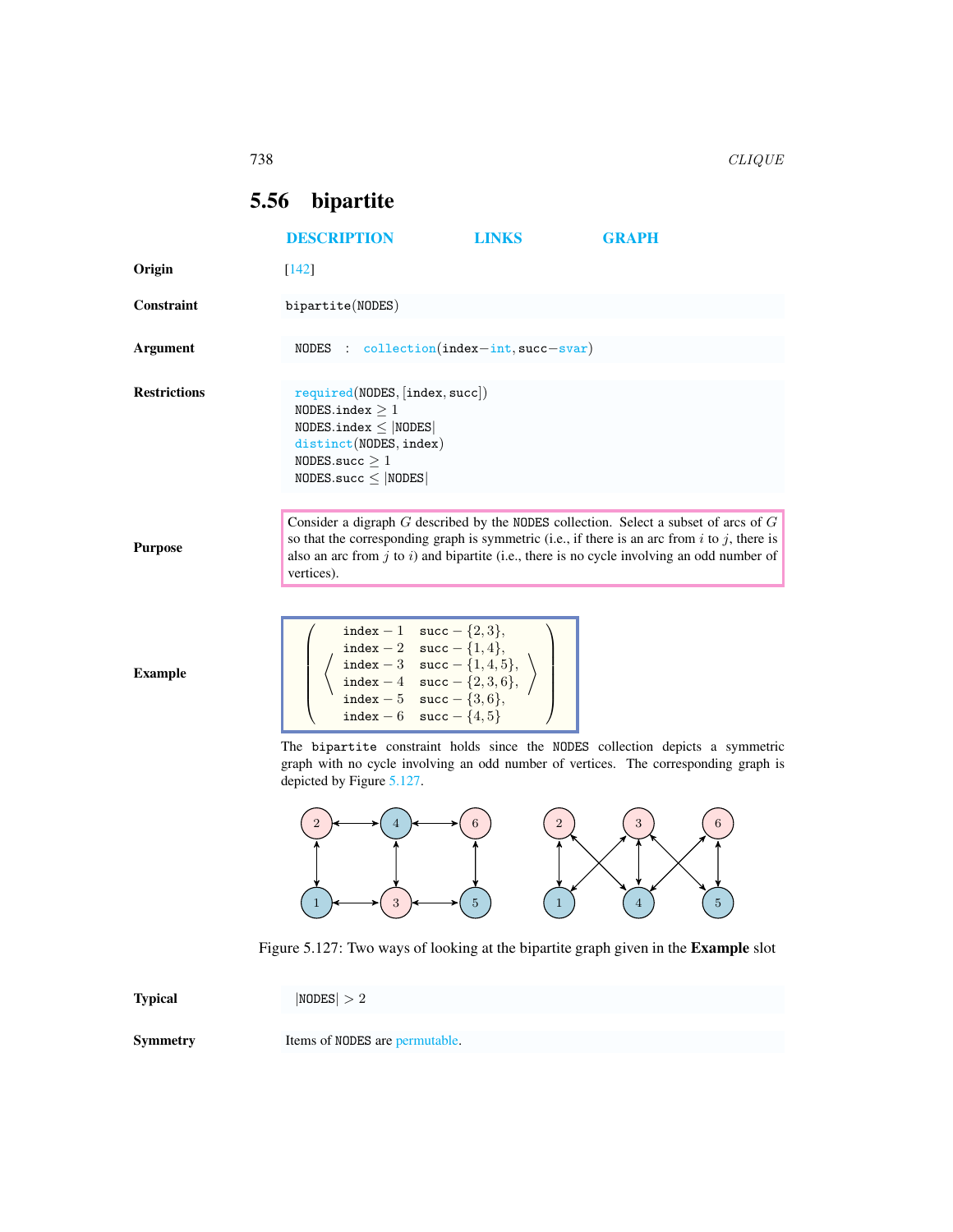## <sup>20061001</sup> 739

| Algorithm | The sketch of a filtering algorithm for the bipartite constraint is given in $[142, \text{page 91}]$ .<br>Beside enforcing the fact that the graph is symmetric, it checks that the subset of mandatory<br>vertices and arcs is bipartite and removes all potential arcs that would make the previous<br>graph non-bipartite. |
|-----------|-------------------------------------------------------------------------------------------------------------------------------------------------------------------------------------------------------------------------------------------------------------------------------------------------------------------------------|
| See also  | used in graph description: in_set.                                                                                                                                                                                                                                                                                            |
| Kevwords  | <b>constraint arguments:</b> constraint involving set variables.                                                                                                                                                                                                                                                              |
|           | <b>constraint type:</b> graph constraint.                                                                                                                                                                                                                                                                                     |

<span id="page-1-0"></span>filtering: DFS-bottleneck.

final graph structure: bipartite, symmetric.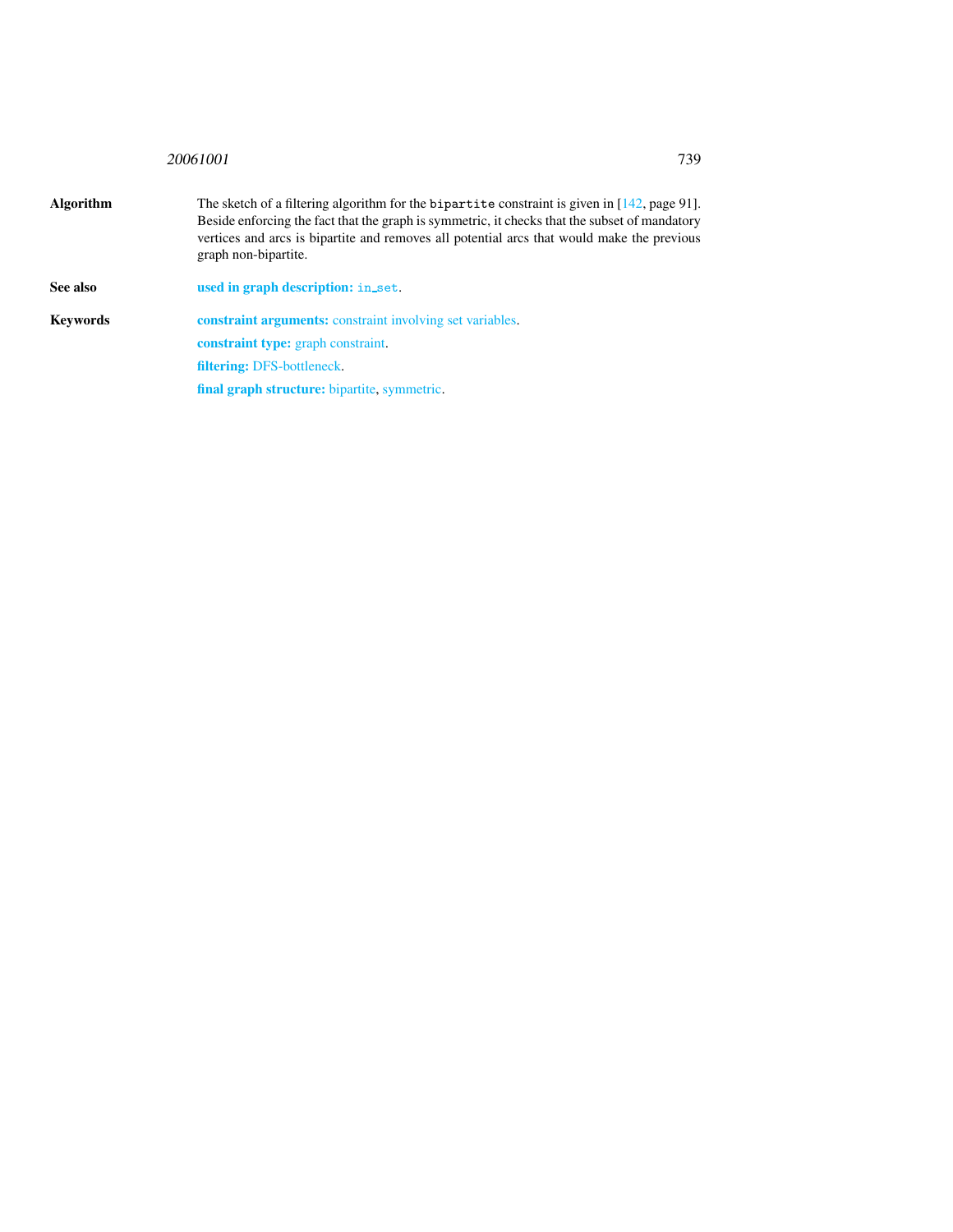| Arc input(s)      | NODES                                      |
|-------------------|--------------------------------------------|
| Arc generator     | $CLIQUE \mapsto$ collection(nodes1,nodes2) |
| Arc arity         | 2                                          |
| Arc constraint(s) | $in_set(node2.index, nodes1.succ)$         |
| Graph class       | • SYMMETRIC                                |
|                   | $\bullet$ BIPARTITE                        |

Graph model Part (A) of Figure [5.128](#page-2-1) shows the initial graph from which we start. It is derived from the set associated with each vertex. Each set describes the potential values of the succ attribute of a given vertex. Part (B) of Figure [5.128](#page-2-1) gives the final graph associated with the Example slot.



<span id="page-2-1"></span>Figure 5.128: Initial and final graph of the bipartite set constraint

<span id="page-2-0"></span>